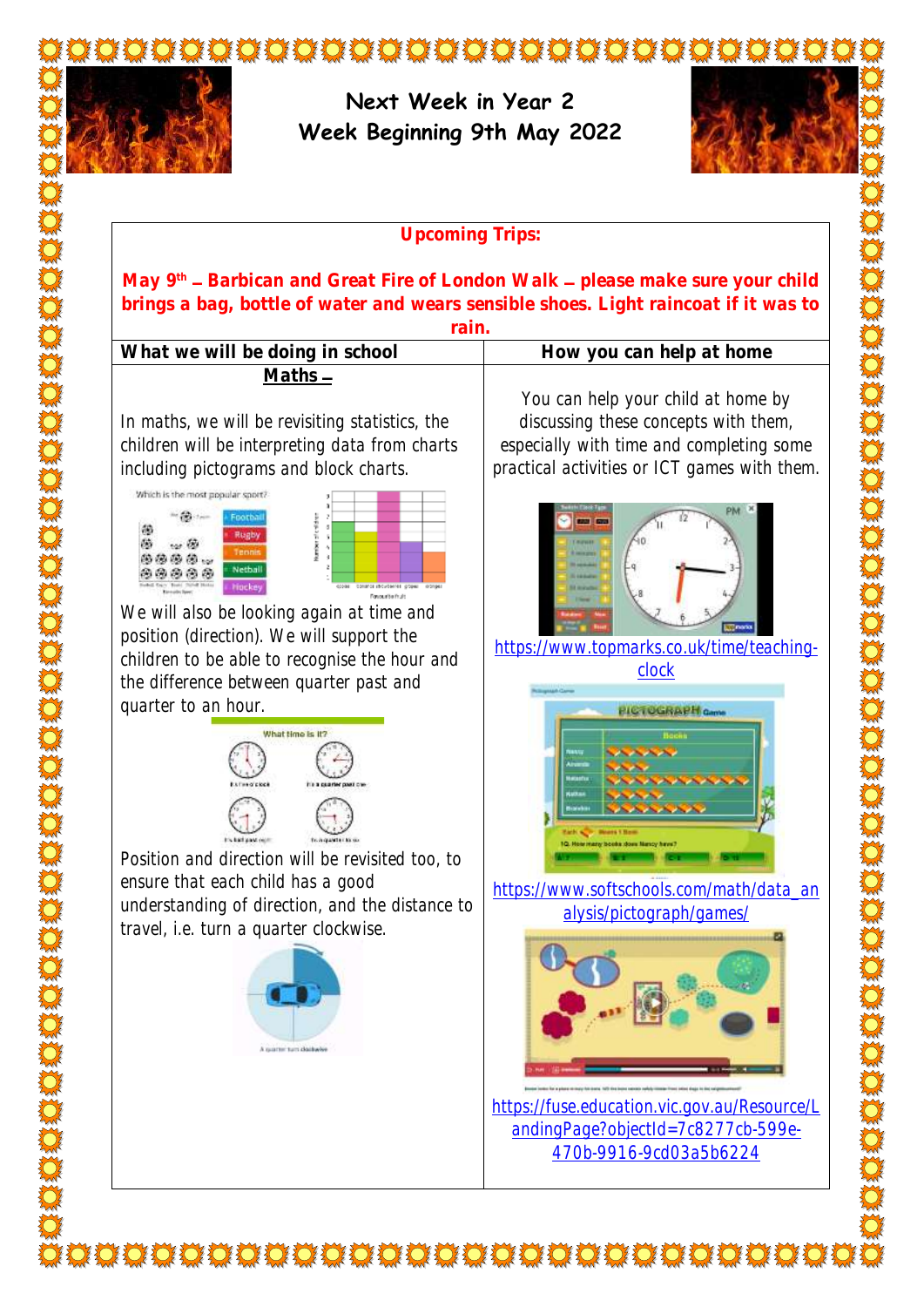

so produced to the state of the state of the state of the state of the state of the state of the state of the

## **Next Week in Year 2 Week Beginning 9th May 2022**



| <b>English - Barbican and Fire Walk</b><br>recount<br>This week the children will be writing a<br>recount of their trip to the Barbican. They will<br>look at features of a recount and use their<br>knowledge of the day to write a chronological<br>report.                                                                                                                                                                                                                                                                                                                                                                                                                   | To support your child in this weeks writing<br>can they verbally recount their day to you?<br>What language do they notice using at the<br>start of their sentences when recounting<br>their day in order? Can they include details<br>and make it interesting for the listener?<br>Don't forget to keep reading every day,<br>asking key questions about the characters,<br>their emotions, the plot and predicting<br>what is going to happen! |
|---------------------------------------------------------------------------------------------------------------------------------------------------------------------------------------------------------------------------------------------------------------------------------------------------------------------------------------------------------------------------------------------------------------------------------------------------------------------------------------------------------------------------------------------------------------------------------------------------------------------------------------------------------------------------------|--------------------------------------------------------------------------------------------------------------------------------------------------------------------------------------------------------------------------------------------------------------------------------------------------------------------------------------------------------------------------------------------------------------------------------------------------|
| Topic- The Great Fire of London<br>History: Next week the children will be<br>answering the question: Why did the fire spread<br>so quickly? We will be using their knowledge of<br>London housing and firefighting in 1666 and learn<br>other causes that meant the fire spread as quickly<br>as it did.                                                                                                                                                                                                                                                                                                                                                                       | <b>PSHE</b><br>Design a poster for keeping safe on your<br>way to school. This could be waiting for<br>the traffic lights to turn green, walking<br>with an adult or checking before you cross<br>roads.<br>ROAD SAFETY                                                                                                                                                                                                                          |
| PSHE: Next week we will be moving onto<br>PSHE and learning all about keeping ourselves<br>safe. The children will discuss everyday<br>scenarios such as crossing roads, waiting at<br>train stations or playing games outside and<br>learning which are the best ways to do things<br>safely. We will then look at how we can keep<br>safe online on the computer and discuss the<br>school rules on making sure we know what to<br>do if we see something that isn't safe online.<br>DT: Next week the children will be making<br>their bread commemorating the Great Fire of<br>London following their design brief they made<br>last week. They will be looking at how they | <b>DITYORI</b><br>re di lecio<br><b>ET @ 193</b><br>DT<br>If you do any baking/cooking this week ask                                                                                                                                                                                                                                                                                                                                             |
| can ensure it looks appealing as well as tasting<br>nice too.                                                                                                                                                                                                                                                                                                                                                                                                                                                                                                                                                                                                                   | your child what do they like about the<br>meal/bake. What does it look like, taste<br>like and what is the consistency? If they<br>were to make it again how could they                                                                                                                                                                                                                                                                          |

**ARANGEMENT**